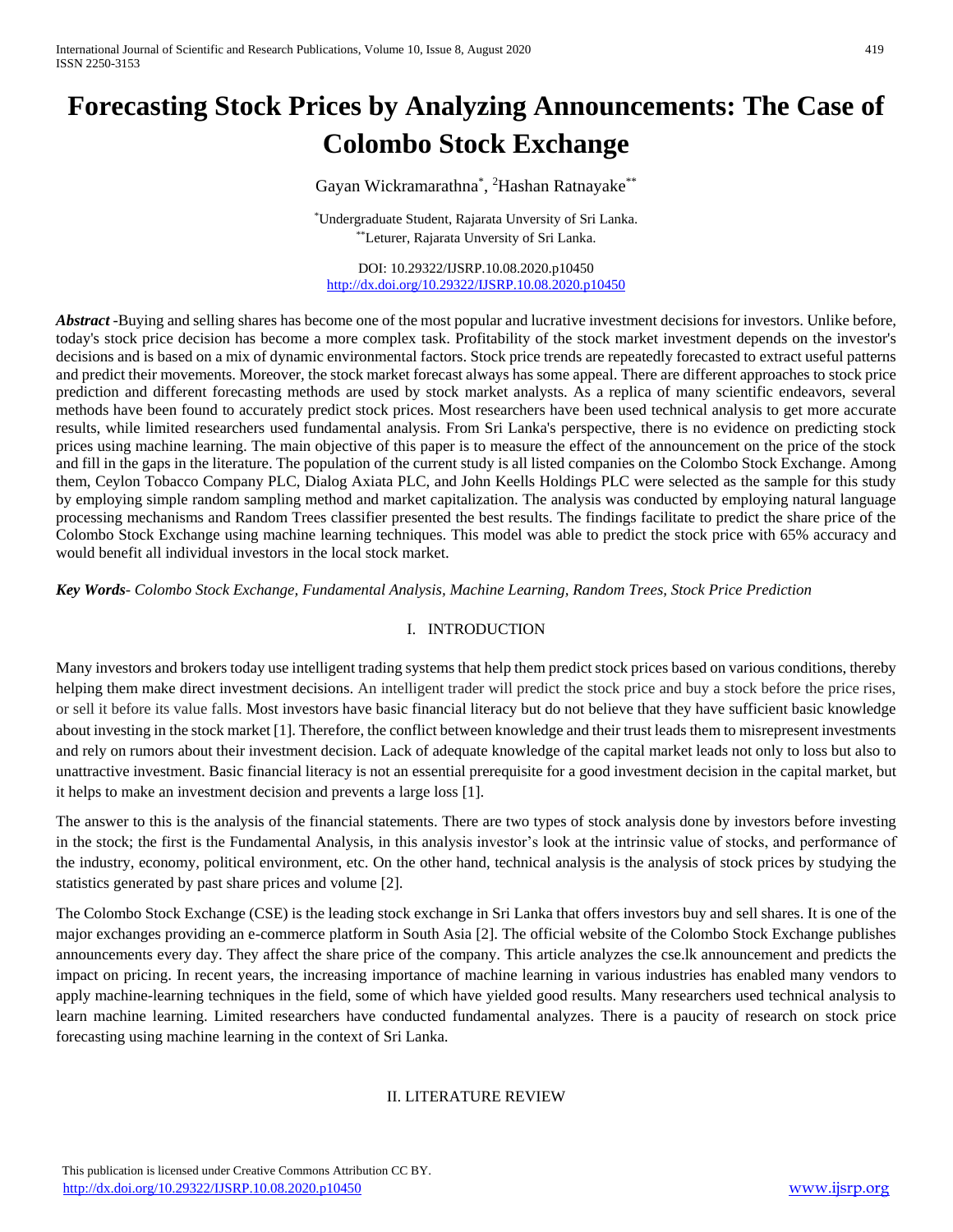The Colombo Stock Exchange is the backbone of the Sri Lankan economy. It was founded in 1896 under the Share Brokers Association (SBA). Establishing a Formal Stock Exchange with the merger of the Colombo Stock Exchange (CSE) in 1985, the stock market was taken over by the Colombo Share Brokers Association. It currently has a membership of 15 companies and is licensed to operate as stockbrokers. In 1990, the business was renamed the Colombo Stock Exchange. The CSE introduced the Central Depository System and the clearance was automated. The Colombo Stock Exchange headquarters was opened at WTC in 1995. The Milanka Price Index was introduced in 1999 and opened several branches in the country. Regional branches contain Kandy, Jaffna, Anuradhapura, Kurunegala, Matara, Ratnapura, and Ambalantota [3]. The Colombo Stock Exchange (CSE) has 289 companies representing 21 GICS industry groups as of January 20, 2020, with a market capitalization of Rs. 2,748.10 Bn.

During the '50s, the use of probability theory and statistics for asset pricing models began to be applied by financial economics. These developments led to the discovery of the Capital Asset Pricing Model (CAPM) [4][5]. Initially rejecting CAPM and other statistical approaches, the Efficient Market Hypothesis (EMH) [6] argues that stock price movements are a function of rational expectations based on publicly known information from companies, and these expectations are almost immediately reflected in stock prices, for example in the price history. This means that there is no justification for modeling stock price changes using the price history when these changes have already been accommodated to stock prices.

In response to EMH, Behavioral Economics (BE) theories [7] argue that markets are ineffective and that the element of random walking can actually be explained by human behavior. Like, they make irrational and systematic mistakes. For EMH and BE reconciliation, the adaptive market hypothesis (AMH) Andrew[8] states that traditional models can be correlated with behavioral models, which implies that market efficiency levels are associated with environmental factors. The adaptability of market competitors, size of available profit opportunities and market participants.

Stock market exchange news are special messages containing mainly economic and political information. Some of them carry information that is important for market forecasting. There is a variety of financial information sources available on electronic versions of their daily problems. All of these sources include global and regional political and economic news, quotes from influential bankers and political politicians, and recommendations from financial analysts.

Chan, Chui, & Kwok [9] confirm the response to news articles. They have shown that economic news always has a positive or negative impact on the number of shares traded. They used important political and economic news as a proxy for public information. They found that news affects both trading activity, including return volatility, price volatility, number of traded stocks and frequency. Yu [10] present a text-mining-based framework for determining the sentiment of news articles and their impact on energy demand. The news sentiment is presented quantitatively and in a time series, comparing energy demand and price fluctuations.

In their research, Nagar & Hahsler[11] proposed an automated text-based approach to gathering news from various sources and forming a news corporation. Corpus is filtered into relevant sentences and analyzed using natural language processing (NLP) techniques. News Sentiment, a psychometric metric that uses positive and negative polarity terms, is proposed as a measure of the overall news corporation's mood. This research paper Shynkevich[12] studies how the results of financial forecasting can be improved when multiple levels of relevant news articles are used simultaneously for the target stock. They used multi-kernel learning methods to segment information extracted from five different news categories based on sectors, sub-sectors, industries, and so on. The newsletters are divided into five sections related to the target segment, its sub-industry, industry, group industry, and sector, and use a separate kernel to analyze them. Experimental results show that the simultaneous use of five research groups improves predictive performance compared to methods based on low news categories. The findings show that trade-offs yielded the highest predictive accuracy and trade-off when the five news categories were used with two separate kernels of polynomial and Gaussian types used for each news category.

Machine learning methods for stock price predictions are becoming popular. Machine learning is the scientific study of algorithm and statistical models which use computer systems to perform a particular task. Without using specific instructions[13]. Through various experiments, it is possible to test machine learning techniques and select the most suitable one for predicting stock prices [14]. An increasing trend is machine learning and the use of artificial intelligence to predict stock prices [15]. More and more researchers are investing their time each day to come up with strategies that can improve the accuracy of the stock forecasting model. Stock market forecasting has long been an interesting topic for researchers in various fields. In particular, a variety of studies is conducted to predict the stock exchange movement using machine learning algorithms like support vector machines (SVM) and reinforcement learning [2].

Developed the WEKA (Waikato Environment for Knowledge Analysis) at the University of Waikato, New Zealand; Written in Java and distributed under the terms of the GNU General Public License [16].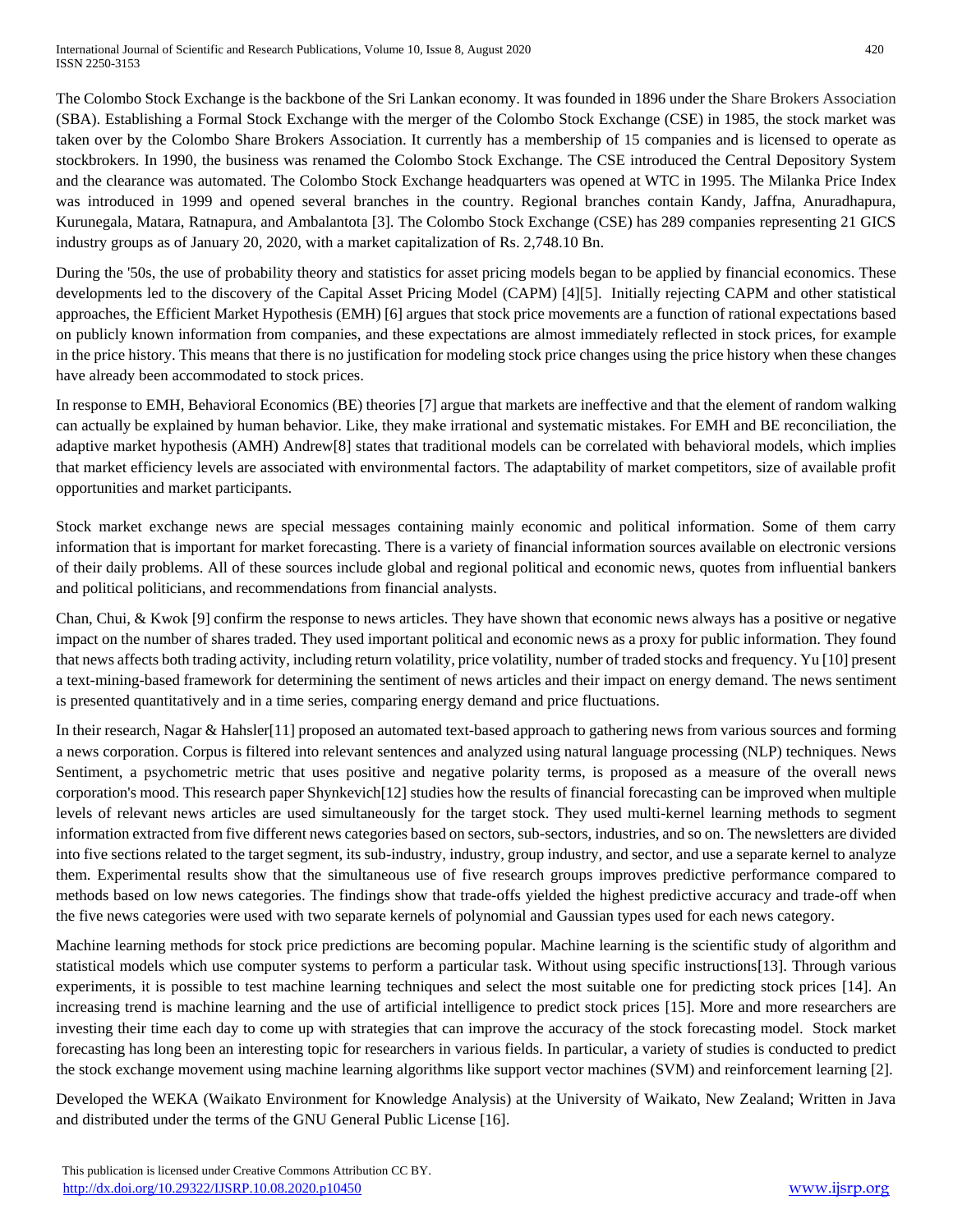WEKA is tried and tested using a graphical user interface, standard peripheral applications, or open-source machine learning software accessible through the Java API. It is mostly used for teaching, research, and industrial applications and has a wide range of tools for standard machine learning tasks. Famous toolboxes like Sci-kit-learn, R, and Deeplearning4j. [17].

Singhal & Jena (2013) have explained that the basic concept is used to analyze, categorize and ultimately summarize data from different angles. They introduce the core principle of data preprocessing, classification, clustering and the introduction of the WEKA tool. WEKA is a data-mining tool. How to use the WEKA tool for these technologies is outlined? It provides the ability to categorize data across different algorithms.

In the fundamental analysis, Joshi[19] used Naive Bayes, Random Forest, and SVM and Random Forest show ability to predict the stock price more accurately than the other functions. Kalmegh[16] used REPTree, Simple Cart and Random Tree Classifiers to analyze the data sets. As a result, it is found that Random Tree algorithm performs best in categorizing all the News.

III. Research Methodology



# Step 01: Historical Stock Data

In this paper, only announcements published by the cse.lk website was considered. The total data for the past five years is collected.

Step 02: Data Preprocessing





Most of the data collected in cse.lk are scanned files and some are text files. Text files (.txt) can be directly converted to ARFF files. However, the scanned files (.pdf) cannot be converted to ARFF. Scanned files must first be converted to txt files and converted to ARFF files. PDF can be converted to TXT using "Onlineocr.net" website. After converting the txt files, they are divided into three parts: positive, negative, and not change. The researcher then created a training file using WEKA's Simple CLI.

# Step 03: Learning Algorithm (Learn Rules)

Classification is the process of finding a set of formats that describe and distinguish data classes and concepts so that the label can use the model to predict an unknown class. Classification is a two-step process; first, it creates a classification model using training data.

 This publication is licensed under Creative Commons Attribution CC BY. <http://dx.doi.org/10.29322/IJSRP.10.08.2020.p10450> [www.ijsrp.org](http://ijsrp.org/)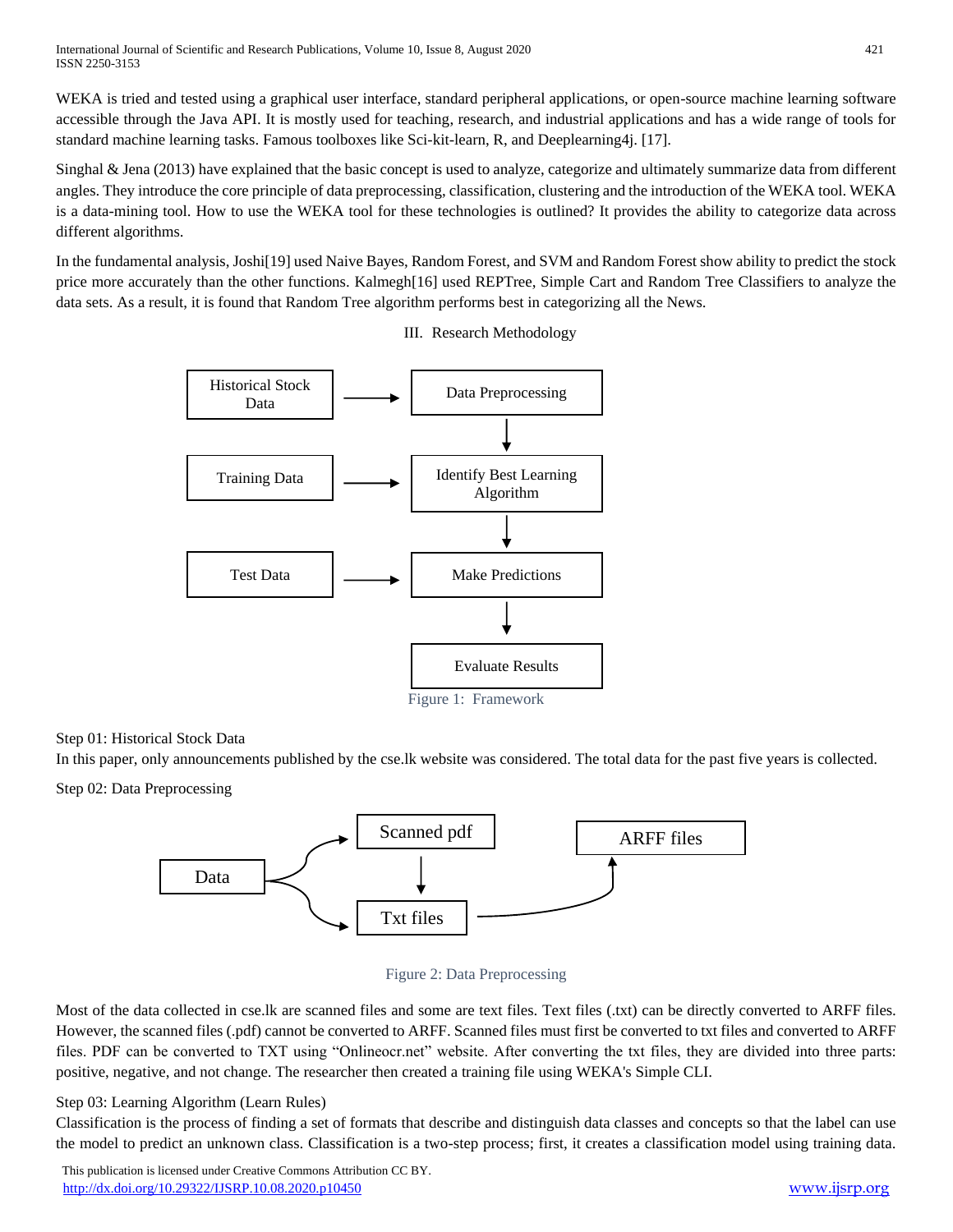Each object in the dataset must be preprocessing beforehand, and its class label must be known; second, the model generated in the previous step is tested by assigning class labels to data objects in a test set.

This is about the first step, called training data. It is assumed that each tuple/sample belongs to a predefined class as determined by the class label attribute. In the fundamental analysis, the class attribute was the "Negative", "Positive" or "Not Change". The model is represented as a classification rule, decision trees, or mathematical formulas. For the training data, the researcher used a classify tab of WEKA as shown in figure 3.



#### Figure 3: WEKA Classify Tab

# Step 04: Make Predictions

There are two steps to the classification process. The first is to build a classification model using training data. Second, the model generated in the previous step is tested using the test dataset. This step discusses how to predict values using the model. It assesses the accuracy of the model. The known label of the test sample is compared with the classification result of the model. Model construction describes a set of predefined classes. The accuracy ratio is the percentage of samples of test kits that are correctly classified by the model. The test set is independent of the training set, otherwise, excessive over-fitting will occur [18].

#### Step 5: Evaluate Results

The accuracy of the model can be estimated by comparing the actual results with the predicted results. Similarly, the Accuracy, Precision, Recall. F-Measure and ROC Area can be evaluated and select the most relevant classification.

## IV. DATA ANALYSIS & PRESENTATION

# *A. Analysis of Data*

For the analysis, the researcher collected data from the CSE's official website. They are textual data, which is an announcement of dividend payments, disclosures, changes to the Directory Board and the Employee Stock Option Schemes. The training dataset looks at the past five years and the test dataset looks at this year's announcements. Table 1 shows how to split the training and test dataset.

Table 1: Text Data Set

|         | TAUIT I. TEAL DAIA DEL |      |  |  |
|---------|------------------------|------|--|--|
| Company | Train                  | Test |  |  |
|         |                        |      |  |  |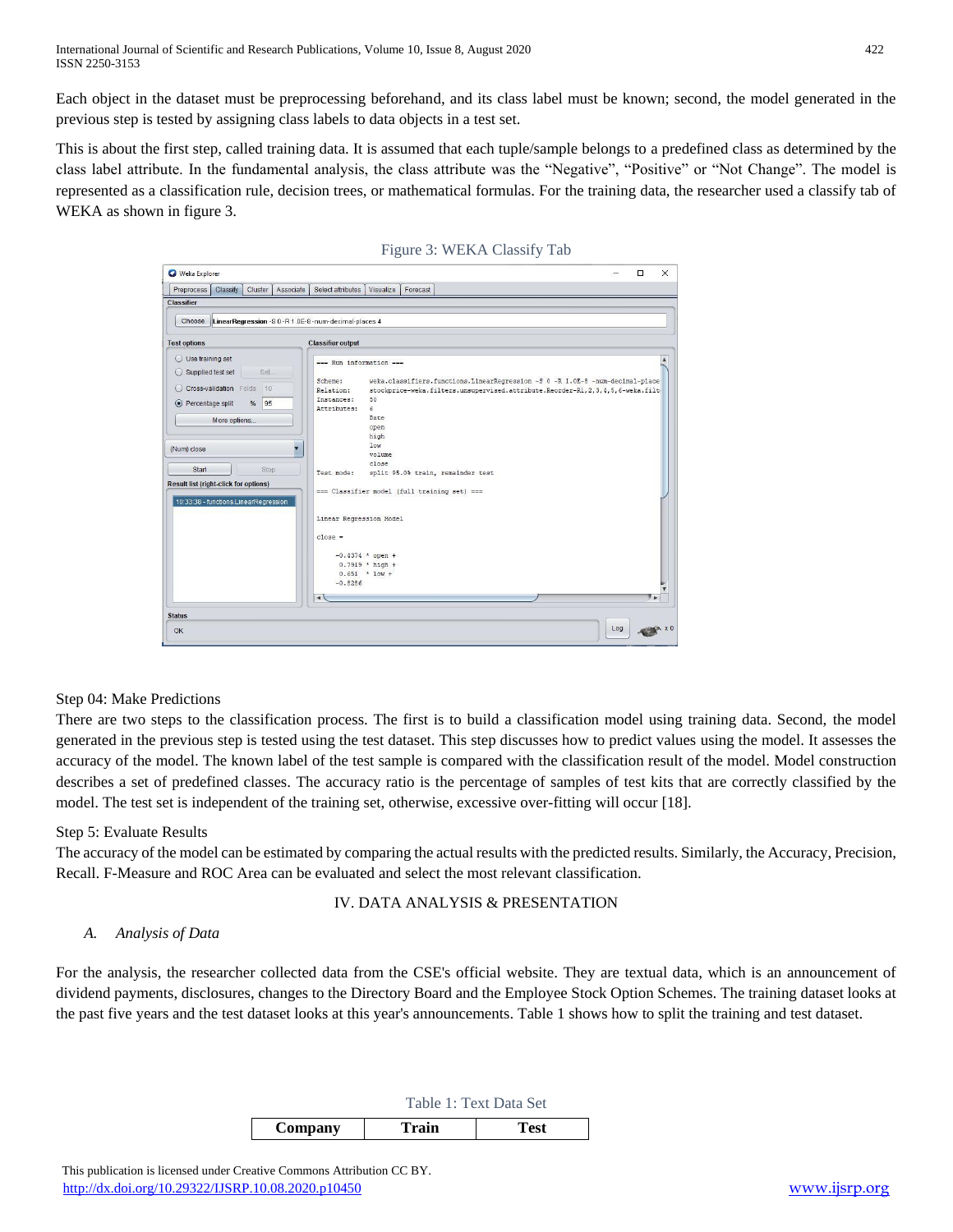| $\Gamma$<br>UIU | $\sim$<br>᠇ |  |
|-----------------|-------------|--|
| <b>DIAL</b>     |             |  |
| ШV              |             |  |

The table 2 shows how the training dataset is contained.

| Table 2: CTC Training Data Set |                 |                 |                   |              |
|--------------------------------|-----------------|-----------------|-------------------|--------------|
| Company                        | <b>Positive</b> | <b>Negative</b> | <b>Not Change</b> | <b>Total</b> |
| CTC                            |                 |                 |                   |              |
| <b>DIAL</b>                    |                 |                 | 20                |              |
| JKH                            |                 | 44              | 04                | 90           |

In the case of CTC, the total number of instances is 43, it contains 17 positive instances, 12 negative instances, and 14 not change instances. The 14 announcements do not affect the stock price. However, 29 announcements affect the company's share price. That is 67% of the total instances. This suggests that announcements can affect the share price. In terms of DIAL, the total number of cases is 71, which includes 33 positives, 18 negatives, and 20 not change cases. The 20 announcements do not affect the stock price. However, 51 announcements affect the company's share price. That is 72% of the total chances. In the case of JKH, there are 90 positive cases, 42 positive, 44 negatives, and four not change. Announcements 4 do not affect the stock price. However, 86 announcements affect the company's share price. That is 95.6% of the total chances. This shows that investors should be very careful about announcements when buying and selling JKH shares.

# *B. Analysis of Results*

Before analyzing the data, it must choose a "Filtered Classifier". The researcher can then use any classification and the filter should be "StringToWordVector". The table 3 shows the accuracy of the model using 15-fold, 10-fold, 5-fold cross-validation, and the training set.

| Table 3: $CTC - J48$ |                   |              |           |                  |
|----------------------|-------------------|--------------|-----------|------------------|
| <b>Measurement</b>   | <b>15 - Folds</b> | $10 -$ Folds | 5 - Folds | Use training set |
| Accuracy $(\%)$      | 39.5              | 44.2         | 34.9      | 83.7             |
| Precision            | 0.401             | 0.465        | 0.363     | 0.835            |
| Recall               | 0.395             | 0.443        | 0.349     | 0.837            |
| <b>ROC</b>           | 0.525             | 0.545        | 0.508     | 0.939            |
| F - Measure          | 0.398             | 0.443        | 0.351     | 0.834            |
| <b>AUC</b>           | 0.525             | 0.542        | 0.508     | 0.940            |

Use training set" shows higher accuracy. Therefore, the researcher used "use training set" to evaluate the classifiers. The researcher used five classifiers, which are past researchers used. It is as follows,

| <b>Measurement</b> | <b>Naïve Bayes</b> | <b>SMO</b> | <b>J48</b> | <b>Random Forest</b> | <b>Random Tree</b> |
|--------------------|--------------------|------------|------------|----------------------|--------------------|
| Accuracy $(\% )$   | 90.7               | 100        | 83.72      | 100                  | 100                |
| Precision          | 0.919              | .000.      | 0.835      | 1.000                | 1.000              |
| Recall             | 0.907              | .000.      | 0.837      | 1.000                | 1.000              |
| <b>ROC</b>         | 0.975              | .000.      | 0.939      | 1.000                | 1.000              |
| F - Measure        | 0.902              | .000       | 0.834      | 1.000                | 1.000              |
| <b>AUC</b>         | 0.975              | .000.      | 0.940      | 1.000                | 1.000              |

|  |  | Table 4 Classifier Evaluation - CTC |  |
|--|--|-------------------------------------|--|
|--|--|-------------------------------------|--|

 This publication is licensed under Creative Commons Attribution CC BY. <http://dx.doi.org/10.29322/IJSRP.10.08.2020.p10450> [www.ijsrp.org](http://ijsrp.org/)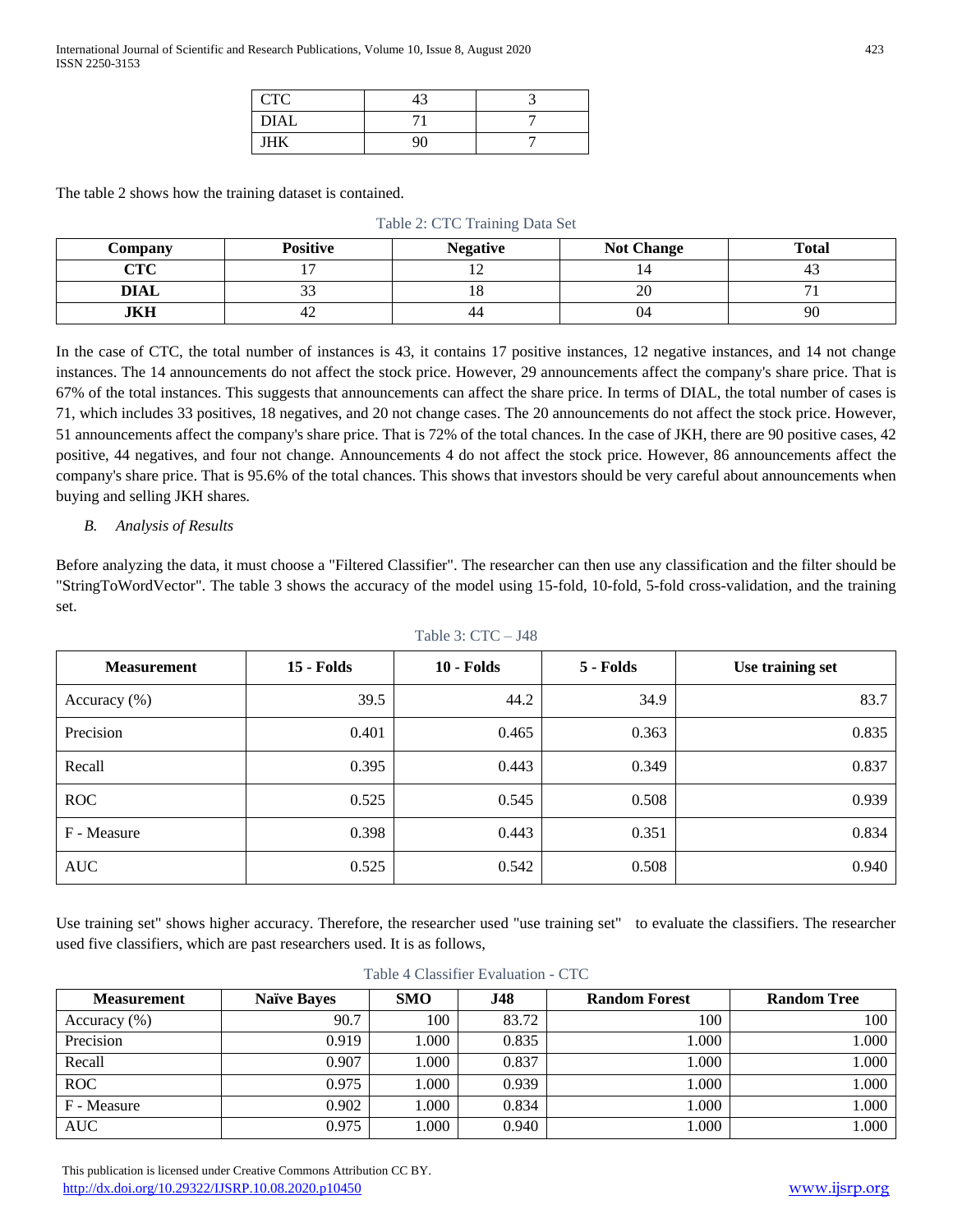International Journal of Scientific and Research Publications, Volume 10, Issue 8, August 2020 424 ISSN 2250-3153

| <b>MAE</b>  | 0.0628 | 0.222<br>9.4444  | 0.1597 | 0.1524 |  |
|-------------|--------|------------------|--------|--------|--|
| <b>RMSE</b> | 0.2464 | 0.2722<br>0.4744 | 0.2826 | 0.1803 |  |
| $RAE$ (%)   | 14.27  | 50.48            | 36.28  | 34.62  |  |
| $RRSE(\% )$ | 52.55  | 58.03            | 60.25  | 38.45  |  |

When the look at the above tables all companies, and all classifiers shows good results. Its accuracy is more than 80% of all models. Similarly, SMO, Random Forest, and Random Tree classifiers show 100% accuracy and 1.0 Precision, Recall, ROC, AUC, and Fmeasure. The random tree shows the best results. Its accuracy is 100% and the error is zero. Therefore, this is the best classification for stock price prediction using text analysis. The literature says that the random tree classifier is the best classifier for stock price prediction using text analysis [16]. This research can further confirm that.

The tables below (Table 5, Table 6, and Table 7) show a comparison between the predicted results and the actual results. All predictions conducted using "Random Tree".

| $10010$ $\sigma$ . Rebuild Computibon CrC |                          |                       |  |  |  |
|-------------------------------------------|--------------------------|-----------------------|--|--|--|
| <b>Instance</b>                           | <b>Predicted Results</b> | <b>Actual Results</b> |  |  |  |
|                                           | Positive                 | Not Change            |  |  |  |
|                                           | Positive                 | Positive              |  |  |  |
|                                           | Positive                 | Negative              |  |  |  |

#### Table 5: Results Comparison - CTC

## Table 6: Results Comparison - DIAL

| <b>Instance</b> | <b>Predicted Results</b> | <b>Actual Results</b> |
|-----------------|--------------------------|-----------------------|
|                 | Positive                 | Not Change            |
|                 | Positive                 | Negative              |
|                 | Positive                 | Positive              |
|                 | Positive                 | Positive              |
|                 | Positive                 | Positive              |
| n               | Positive                 | Not Change            |
|                 | Not Change               | Not Change            |

# Table 7: Results Comparison - JKH

| <b>Instance</b> | <b>Predicted Results</b> | <b>Actual Results</b> |
|-----------------|--------------------------|-----------------------|
|                 | Negative                 | Positive              |
|                 | Negative                 | Positive              |
|                 | Negative                 | Negative              |
|                 | Negative                 | Negative              |
|                 | Negative                 | Negative              |
|                 | Positive                 | Negative              |
|                 | Negative                 | Positive              |

#### V. CONCLUSION & RECOMMENDATIONS

In this analysis, its accuracy is more than 80% of all models. Similarly, SMO, Random Forest, and Random Tree classifiers show 100% accuracy and 1.0 Precision, Recall, ROC, and F-measure. The random tree shows the best results. Its accuracy is 100% and the error is zero. Therefore, this is the best classification for stock price prediction using text analysis. The literature says that the random tree classifier is the best classifier for stock price prediction using text analysis. Financial news affects the closing price of CTC 67%, Dial 72%, and JKH 95.6 percentage.

In this study, the researcher considers three different sectors in CSE. All sectors show the best classifier is the same one. However, other sectors may have different classifiers. Therefore, anyone interested in this field can do other areas to identify classifiers. In addition,

 This publication is licensed under Creative Commons Attribution CC BY. <http://dx.doi.org/10.29322/IJSRP.10.08.2020.p10450> [www.ijsrp.org](http://ijsrp.org/)